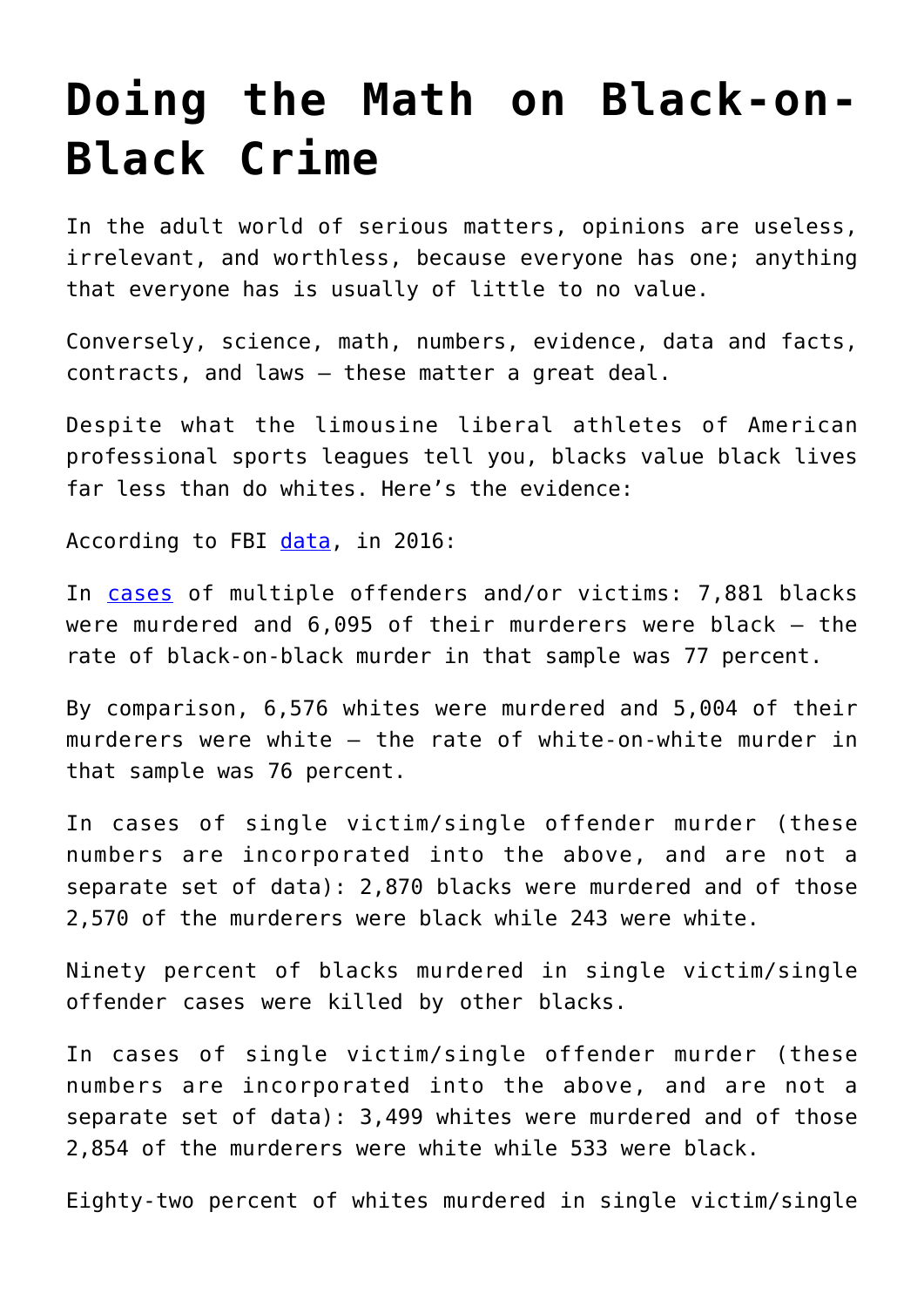offender cases were killed by other whites.

According to [data](https://www.bjs.gov/content/pub/pdf/cv18.pdf) from the U.S. Department of Justice's Bureau of Justice Statistics, in 2018 there were 563,940 incidents of violence, excluding simple assault, against blacks; incidents of violence are considered not murder, but rape or sexual assault, robbery, and aggravated assault.

Of the 563,940 incidents harming blacks, 70 percent of the perpetrators (approximately 395,000) were black; 10.6 percent were white (approximately 60,000).

There were nearly 3.6 million of the same types of incidents of violence against whites; 15 percent of those perpetrators (approximately 540,000) were black.

This means that the ratio of black-on-white violent crime (excluding murder) is nine times higher than white-on-black crime. This isn't a worthless opinion – it's a mathematical conclusion, buttressed by evidence and data. The data is based on victims' perceptions of offenders; the offender's race was unknown in 11 percent of incidents.

According to FBI [data](https://ucr.fbi.gov/crime-in-the-u.s/2018/crime-in-the-u.s.-2018/topic-pages/tables/expanded-homicide-data-table-1.xls), in 2018, in cases involving multiple offenders and/or multiple victims 7,407 blacks were murdered and in those incidents 6,318 of the murderers were black – the rate of black-on-black murder in that sample was 85 percent.

By comparison, 6,088 whites were murdered and in those incidents 4,884 of the murderers were white – the rate of white-on-white murder in that sample was 80 percent.

In [cases](https://ucr.fbi.gov/crime-in-the-u.s/2018/crime-in-the-u.s.-2018/tables/expanded-homicide-data-table-6.xls) involving a single victim/single offender there were 2,925 blacks murdered and in those cases, 2,600 of the murderers were black while 234 of the murderers were white. In other words, 89 percent of blacks murdered in single victim/single offender cases were killed by other blacks.

In cases of single victim/single offender murder (these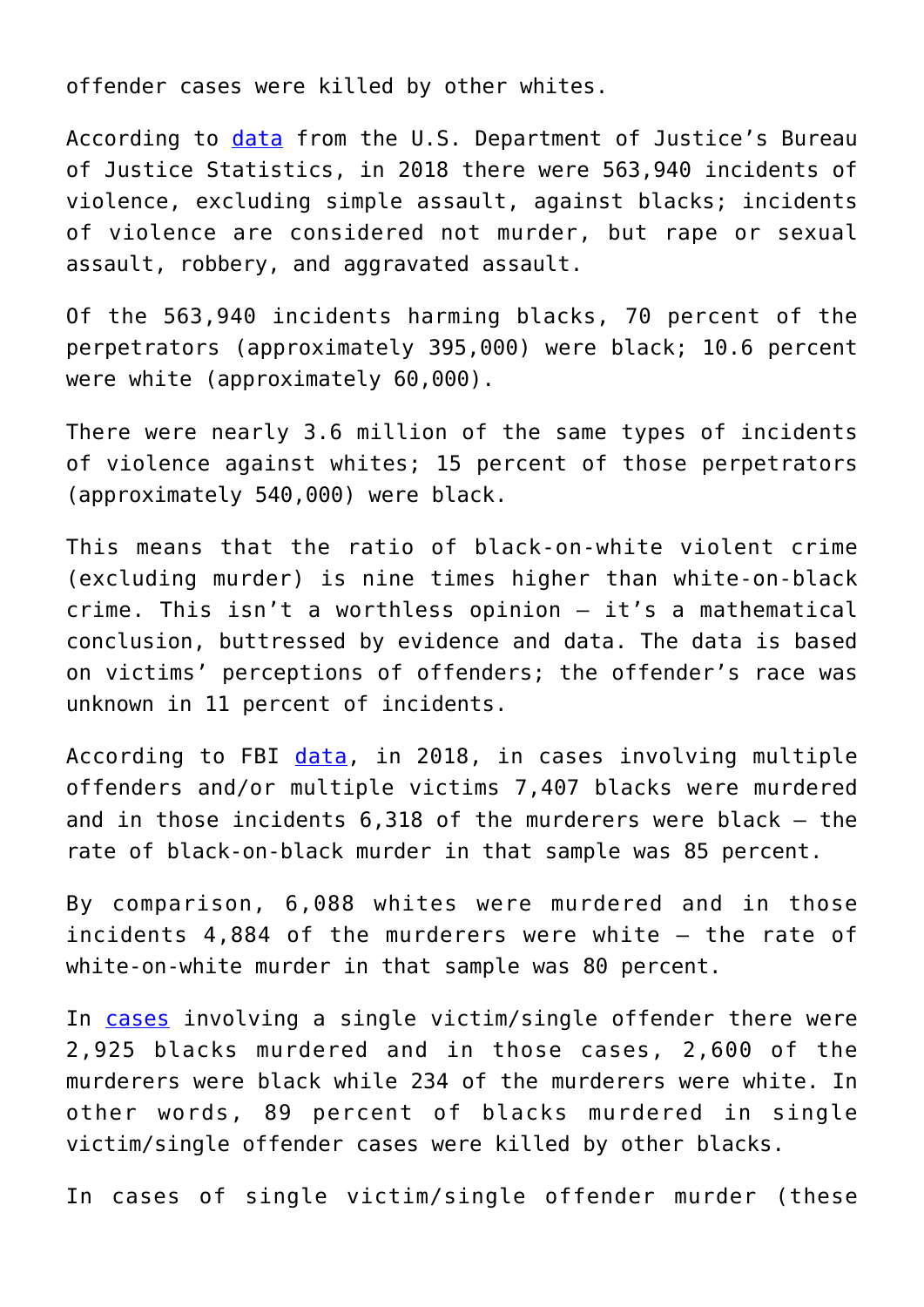numbers are incorporated into the above, and are not a separate set of data), 3,315 whites were murdered and in 2,677 of those cases the murderers were white while 514 were black.

Eighty-one percent of whites murdered in single victim/single offender cases were killed by other whites.

Never hearing or reading about black-on-black crime data from the Democratic Media Industrial Complex: "Black privilege" – yes or no?

I don't need one's irrelevant, useless, and worthless opinion, CNN talking-point, dissertation, pontification, polemic, manifesto, exegesis, ranting and raving, stream of consciousness, or Socratic dialogue: Black privilege – yes or no?

Blacks *and whites* are mostly killing Americans of their own race – all lives matter.

## **Police and Blacks**

According to an [analysis](https://www.washingtonpost.com/graphics/investigations/police-shootings-database/) from *The Washington Post*, between 2015 and 2019, 2,495 whites were killed by police while 1,301 blacks were killed by police. Blacks comprise approximately 13 percent of the total national population; whites, 76 percent.

In terms of population ratio, whites outnumber blacks 6-1; but in shootings, blacks are killed more at a rate of 2-1. The *Post*, predictably, omitted all the previously cited FBI data, either out of deliberate withholding, or a woefully ignorant lack of journalistic curiosity. Why? Because the newspaper isn't interested in educating or informing; it's interested in espousing and propagating its irrelevant, worthless, and useless opinions. The corporate leftist media complex exists solely to protect and elect Democrats – no exceptions.

Is it 2-1 because police are covert Ku Klux Klansmen who prowl the inner city streets at night preying upon black men?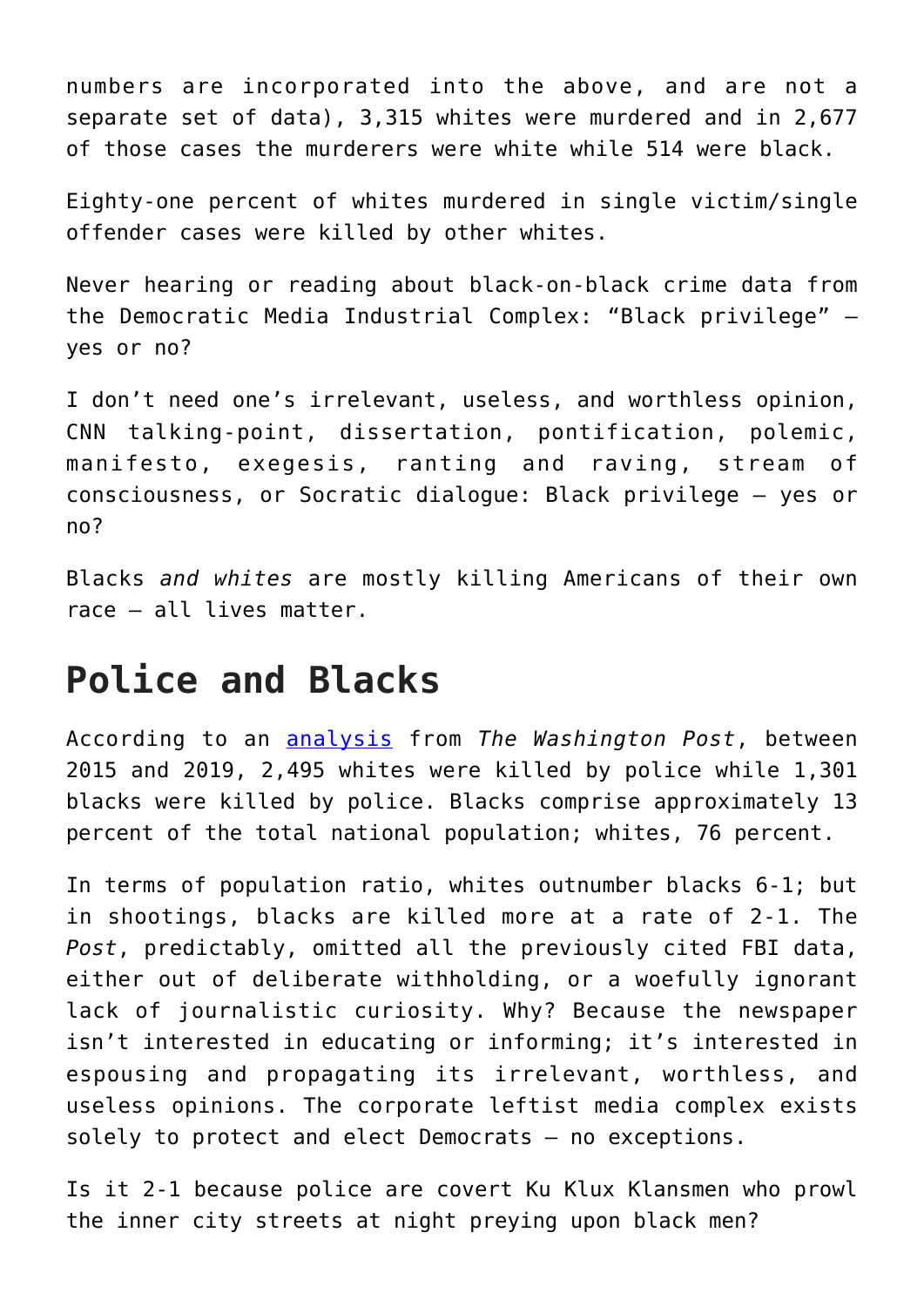Or is it more likely 2-1 because in cases of multiple offenders/multiple victims, blacks kill at a higher rate than whites do; and, in addition, blacks kill other blacks, in single victim/single offender cases, at higher rates than do whites?

The fact that blacks kill each other at higher rates than do whites – considering how small a percentage the national black population is – as well as the sheer quantities of murders and murderers, is specific information of which I promise you Democratic politicians are aware. But they won't repeat it.

If police do have a racial bias, are black police more or less likely to have a racial bias towards blacks? A fatal bullet is still fatal whether shot from a gun held by a white or black offender.

If some police do, in fact, hold racial biases, do they hold them due to being covert white supremacists (even if the cop is black), or because they have an instinct for selfpreservation and survival, a past history, understand their job risks, and are familiar with the demographics of where they work? The answer most often, of course, is the latter.

Racial biases are less than the equivalent of racism; most accusations of "racism" are opinions of no relevance, value, or worth. To date, and to my knowledge, there is no *evidence* that the police officer who placed his knee on George Floyd's neck was motivated to do so by racial animus. If any reader has evidence of a racial motive, please let me know; worthless opinions need not apply, however.

A postscript on all this bloodshed:

In [2016](https://ucr.fbi.gov/crime-in-the-u.s/2016/crime-in-the-u.s.-2016/tables/expanded-homicide-data-table-2.xls) and [2018,](https://ucr.fbi.gov/crime-in-the-u.s/2018/crime-in-the-u.s.-2018/tables/expanded-homicide-data-table-3.xls) there were nationwide totals of 15,070 and 14,123 murder victims, respectively. Blacks (who, remember, are just 13 percent of the U.S. population) were the offenders in these murders 35.9 and 38.7 percent of the time, respectively. That's 6,095 and 6,318 offenders, respectively.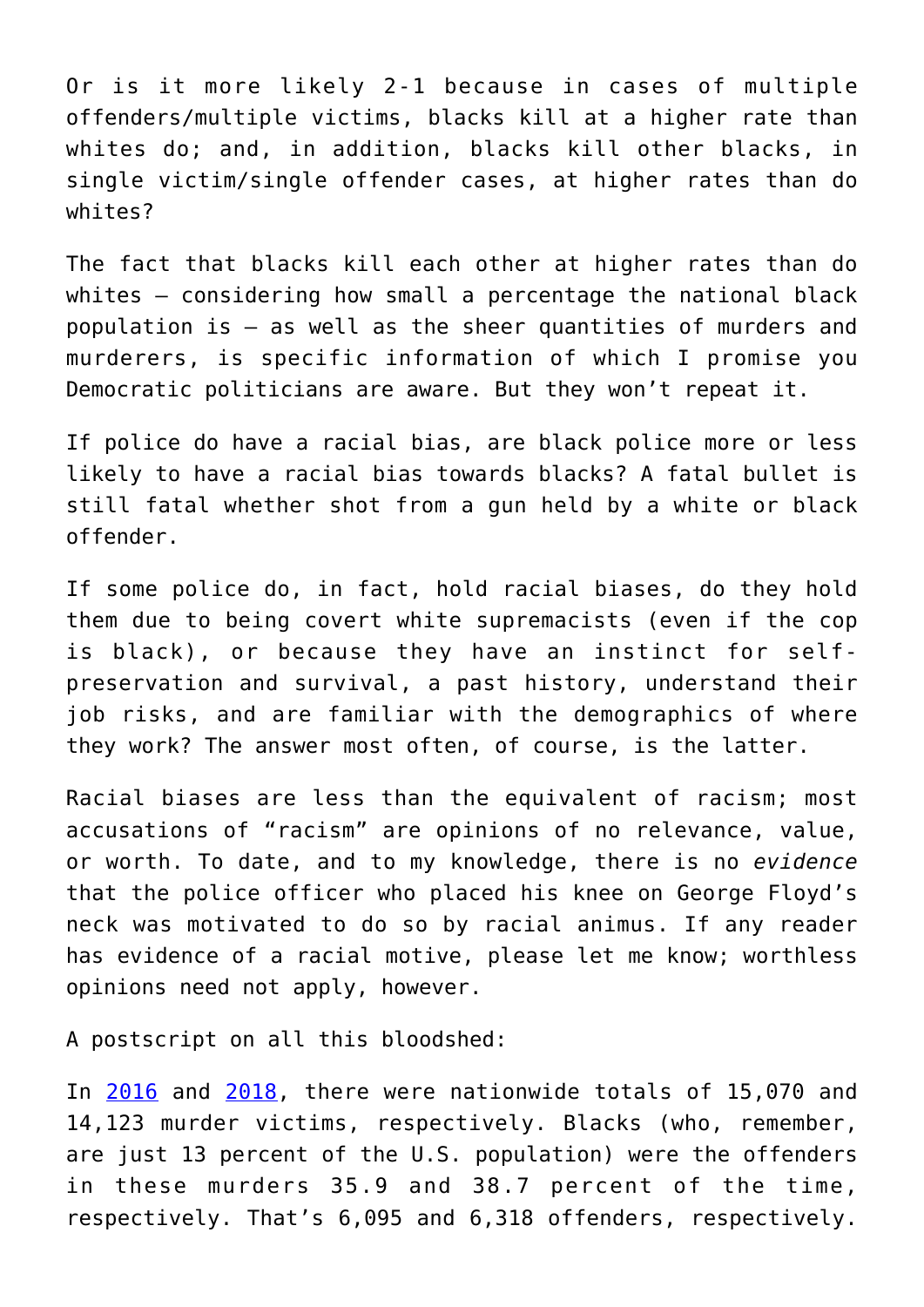Whites (who, remember, are 76 percent – 600 percent more than blacks – of our population) were the offenders 29.5 (5,004 total) and 29.9 (4,884 total) percent of the time, respectively.

## **Scourges of Democratic Cities**

This is but a small sampling of the cities with sky-high murder [rates](https://www.thetrace.org/2018/04/highest-murder-rates-us-cities-list/) (including black-on-black), problems between the police and the communities they serve, and versions of Osama bin Laden-lite roaming the streets; all numbers are consecutive days of Democratic Party control:

Baltimore: Only Democratic mayors and only Democratic city councils, 19,000.

Minneapolis: The site of the recent incident that resulted in nationwide George Floyd-related rioting, looting, and terrorism: only Democratic mayors, 15,000; current council has 13 members – 12 are Democrats, and the other is a member of the Green Party.

Chicago: only Democratic mayors and super-majority Democratic city councils, 32,000; of the current 50 councilmen, 46 are Democrats, and four are "independents," although I suspect those four aren't conservatives.

Portland, Oregon: only Democratic mayors and a super-majority Democratic city councils, 14,000; all three current councilmen are Democrats.

Seattle: only Democratic mayors, 18,000; of the nine current councilmen, eight are Democrats and one is a "socialist."

New York City: only Democratic mayors, 6,500 (I'm counting Michael Bloomberg in this total, even though he was technically a "Republican" during his first term); 48 of the current 51 councilmen are Democrats; Democrats outnumber Republicans 7-1 in voter registration.